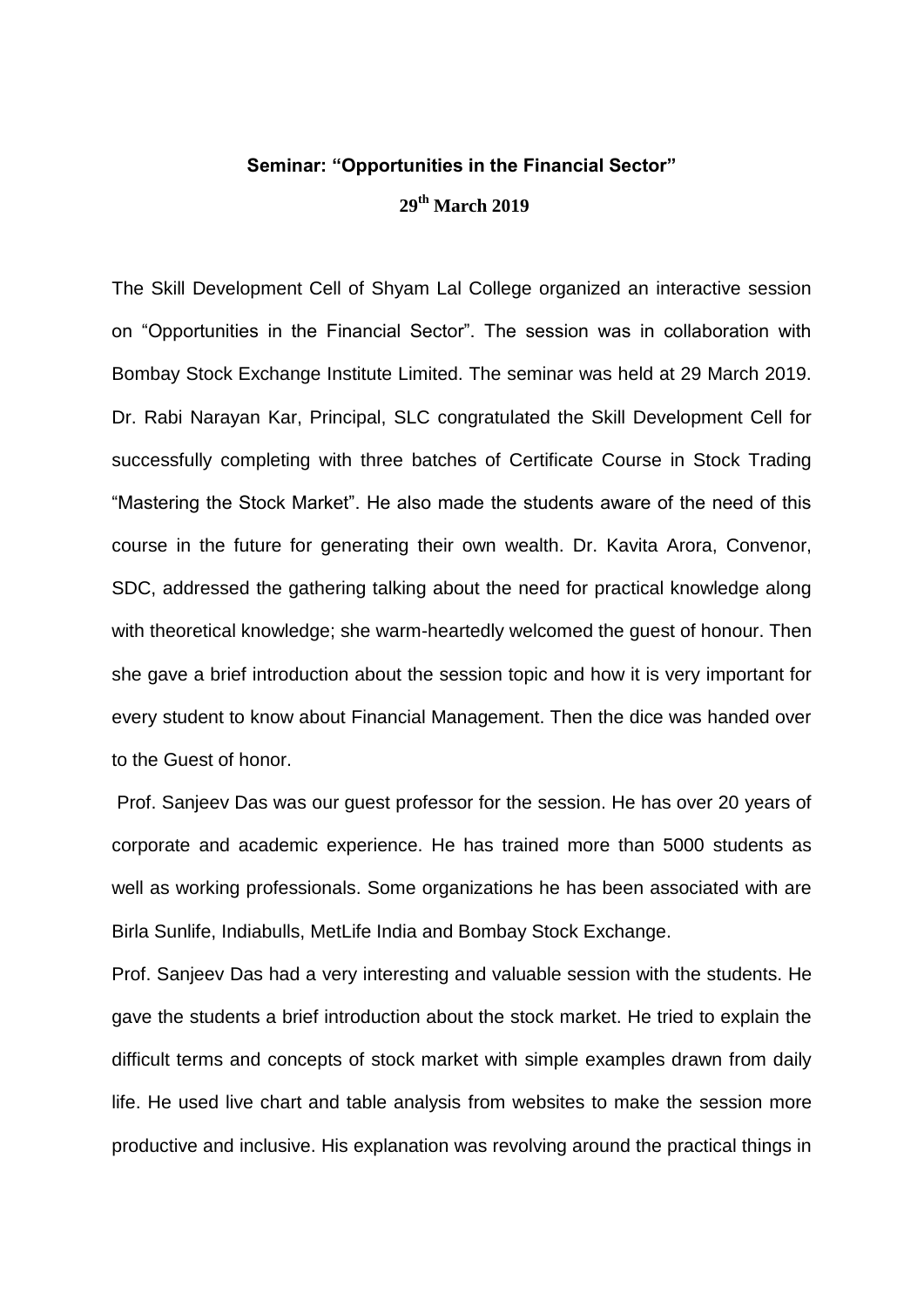life, how to make a retirement corpus, how to diversify your investment, difference between speculation and trading. He discussed all these subtle knowledges in a very inquisitive manner. At the end, he gave a brief overview of what would be there in the course.

The session was enlightening and ended on a good note. The students felt enriched about the functioning of the stock market. Dr Kavita Arora presented the vote of thanks.150 students attended the seminar.